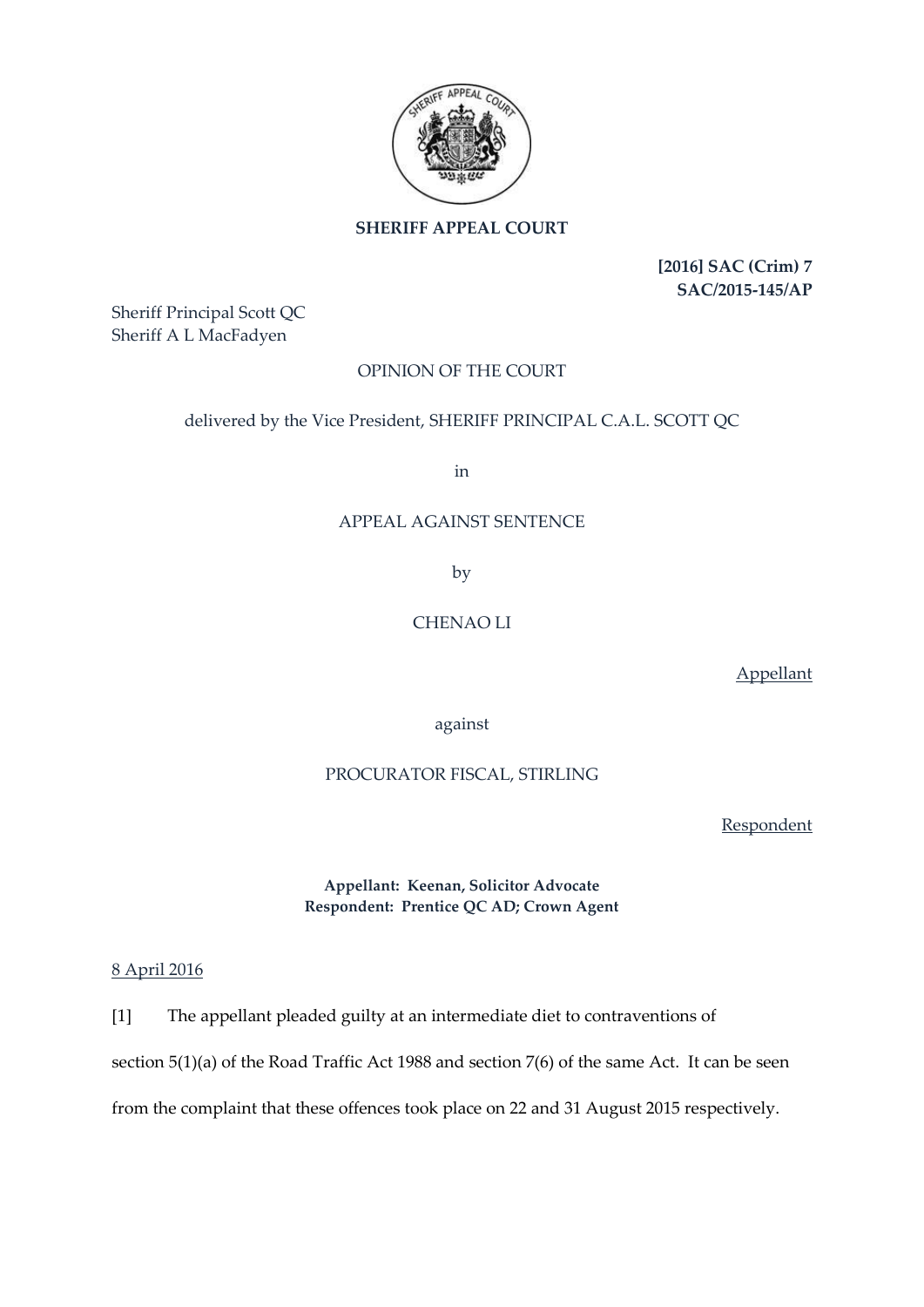[2] The appellant was fined  $£750$  discounted from  $£1,000$  in relation to the contravention of section 5 of the 1988 Act and £1,200 discounted from £1,500 in relation to the contravention of section 7. The appellant was also disqualified from driving for a period of 3 years and an order was made for forfeiture of the appellant's motor vehicle. The present appeal is brought solely to challenge the forfeiture order.

[3] The appeal is predicated upon the hypothesis that the forfeiture order made by the sheriff was disproportionate and excessive in the circumstances of the case. Whilst accepting that issues of public protection properly arose, the solicitor advocate for the appellant argued that protection of the public had already been addressed by way of the significant period of disqualification imposed. It was contended that the sheriff in ordering forfeiture of the vehicle had failed to afford adequate consideration to the value of the vehicle (£15,000) and, moreover, had erred in the court's approach to public protection. Reference was made to the case of *Whitefield* v *PF, Portree* 2012 HCJAC 70. Put shortly, when the entire disposal by the court was considered, it was maintained that that part of it representing the financial penalty which, in effect, had been created by the forfeiture order, rendered the overall disposal excessive.

[4] The solicitor advocate for the appellant referred to the cases of *Craigie* v *Heywood* 1996 SCCR 654; *Carron* v *Russell* 1994 SCCR 681; and *Quinn* v *PF, Glasgow*, unreported, 25 August 2010. He highlighted the extreme nature of the driving in *Craigie* and the fact that, in *Quinn*, a forfeiture order had been quashed by the High Court on appeal. The solicitor advocate queried whether the forfeiture order made in the present case was necessary for public protection and submitted that it would not preclude the appellant from driving a different motor vehicle upon the expiry of the disqualification period. There was, it was argued, a limit to the protection afforded by the forfeiture order. Even if the forfeiture order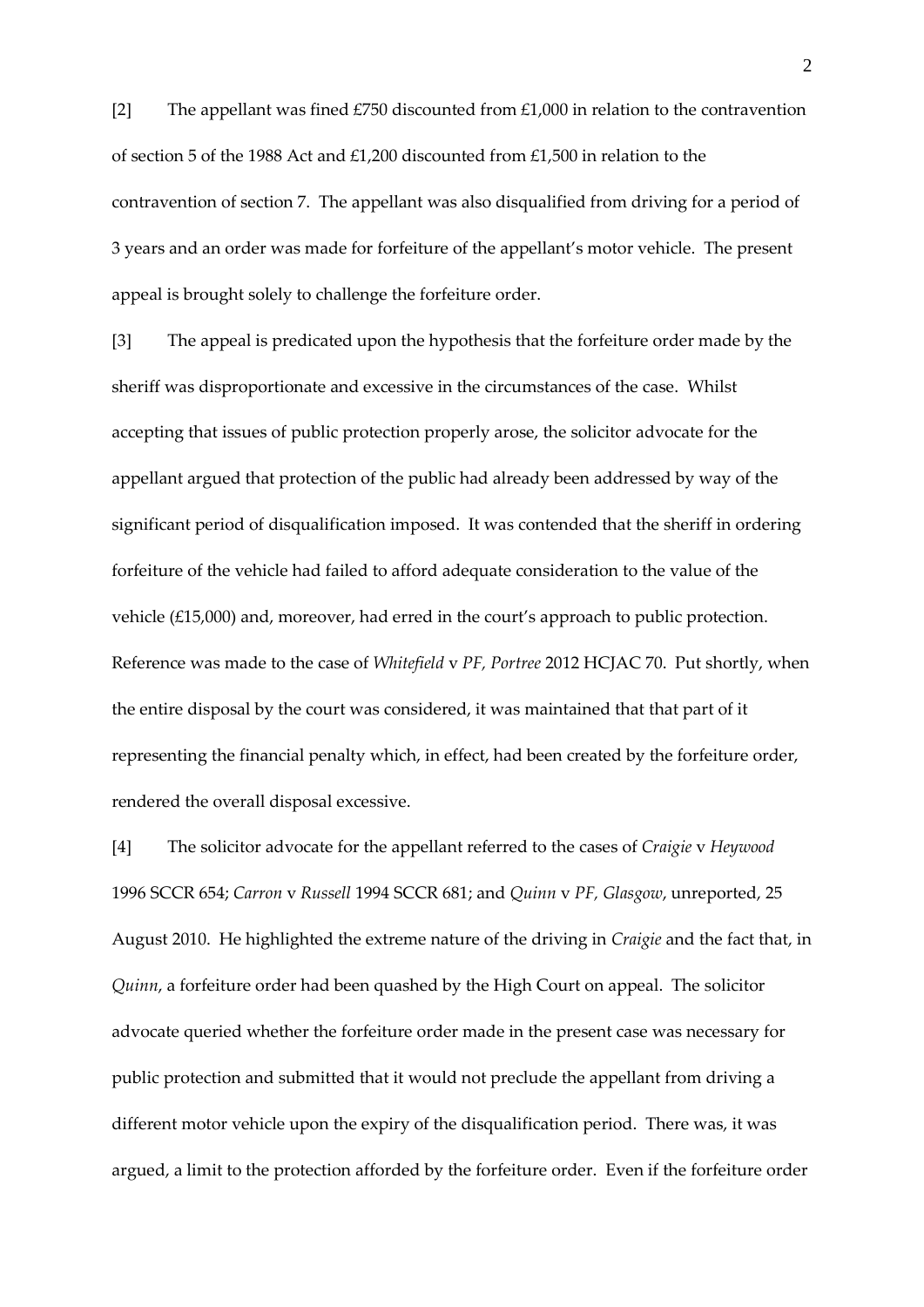*did* afford the public a measure of protection, the solicitor advocate for the appellant queried whether Parliament had intended that such an order should apply in the circumstances of the present case.

[5] In light of comments made at the second sift, the Crown had submitted written submissions for the benefit of the court and the advocate depute presented a concise yet helpful oral submission under reference to what appeared in writing. The advocate depute contended that each case involving the making of a forfeiture order would likely be very fact specific. There could be no doubt that the protection and safety of the public were important features. The case of *Craigie* made that clear. It was argued that any conduct which might demonstrate a cavalier attitude (on the part of an appellant) towards public safety constituted a weighty factor. Beyond all that, the advocate depute adhered to the terms of his written submissions.

[6] In her report, the sheriff provides a clear indication as to her rationale for making the forfeiture order. This was, of course, a situation in which the appellant had committed two significant road traffic offences, both drink related, and involving the use of the same motor vehicle, within a period of just over a week. In relation to the section 5 offence, the appellant had been nearly three times over the limit and as far as the section 7 offence was concerned, he had been obstructive and uncooperative. In having regard to the need for public protection, the sheriff records that she viewed the appellant's attitude as being "cavalier and irresponsible" "…not to mention downright dangerous". She rejected the proposition that he was remorseful and expressed concern regarding the appellant's ability to appreciate the serious nature of his offending and its consequences.

[7] It is also plain that, in mitigation, the information made available to the court suggested that the appellant came from a wealthy family who had provided the money to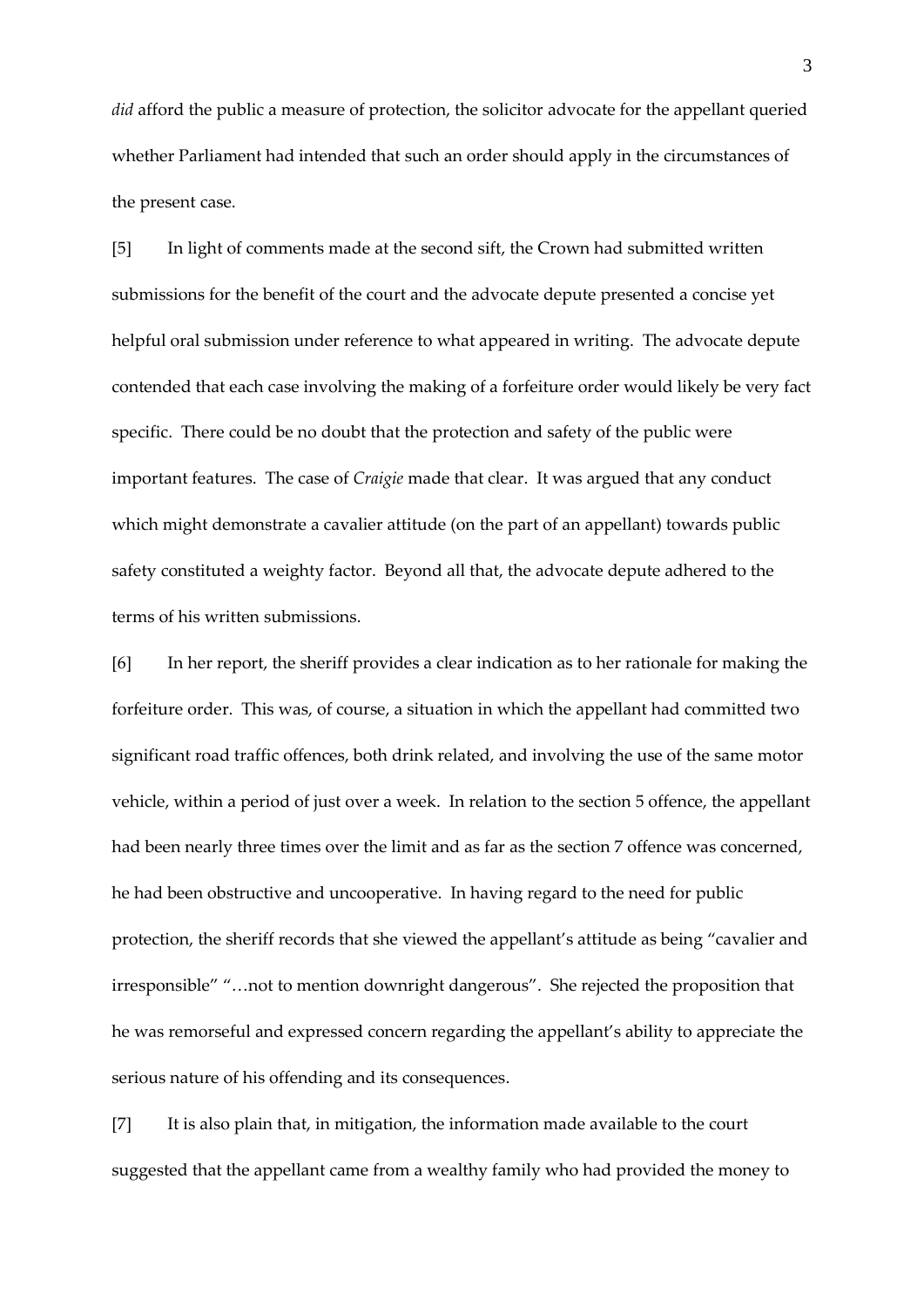purchase the £15,000 car and that the appellant could meet a "substantial" fine. The appellant's solicitor advocate did not seek to depart from that analysis, on appeal. Indeed, the impression formed by the sheriff to the effect that the appellant had access to unlimited means did not appear to be challenged and was to an extent confirmed as it emerged that prior to conviction the appellant's family had simply placed another motor vehicle at his disposal.

[8] Under reference to Wheatley's *Road Traffic Law in Scotland*, 5<sup>th</sup> Edn, paragraph 8.11.5 at page 317, the sheriff was of the view that the appellant met the criteria set out therein. She also concluded that the forfeiture order imposed would be utilised to "tailor a sentence that achieves public protection". She had regard to the fact that the appellant had blatantly disregarded his bail undertaking in respect of the first offence when he committed the second offence under section 7(6) of the 1988 Act. The sheriff noted the proximity in time of the two offences and the fact that the second offence was arguably an escalation in the appellant's offending. In her assessment, forfeiture of the appellant's motor vehicle was, therefore, a reasonable measure to prevent re-offending.

[9] Against that background, and standing the scope of the argument presented on appeal, we have some difficulty in identifying the basis upon which the sheriff is said to have erred or misdirected herself. It seems to us that the case of *Whitefield supra* is of very limited assistance in the present context and might readily be distinguished on its own particular facts. Moreover, we do not consider that the other authorities cited on behalf of the appellant actually support the granting of this appeal.

[10] In the case of *Craigie* we note that the court detected "…*a disposition of such a nature that it would be appropriate to have a fairly severe penalty in this case and certainly that it would be appropriate that he should not have a car in order to repeat these performances*". In *Carron* the gap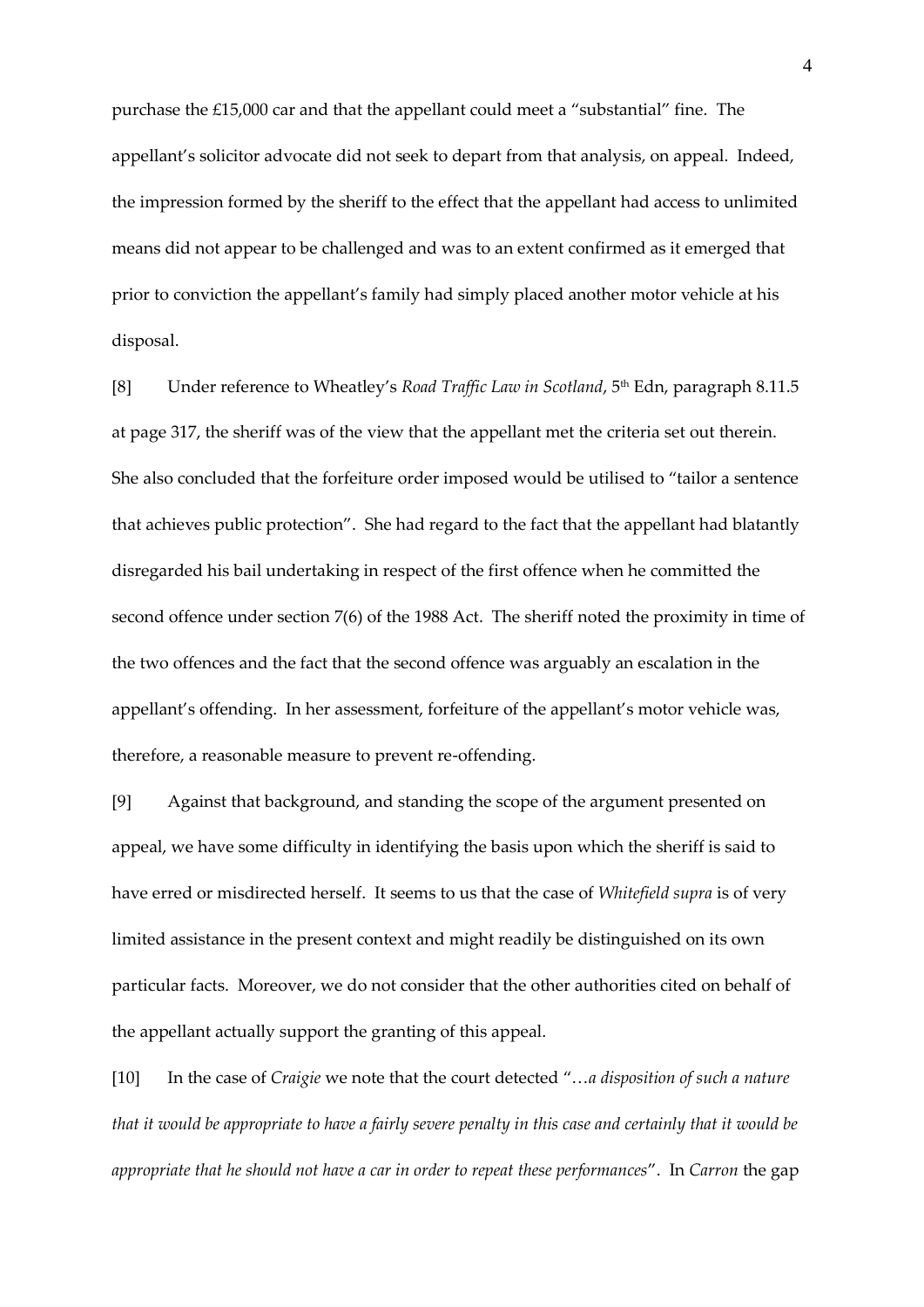between the appellant's two convictions was in the order of 16 months. The court was not persuaded that the forfeiture of the car could be said to be excessive in the serious circumstances of that case. It considered that the case could be said to be exceptional because of its particular circumstances. The case of *Quinn*, in our view, falls to be distinguished on its own facts. For instance, the appellant with significantly more limited means than those of the appellant in the present case, would have required to continue making payment of finance charges notwithstanding the fact that she would no longer have the benefit of the car in question.

[11] However, in so far as it has been argued on appeal that the sheriff failed to give proper weight to the value of the appellant's motor vehicle, we do not find that to be a compelling argument. Leaving aside the fact that it conflicts with what is said in Wheatley at page 317, as the sheriff points out in the final paragraph of her report, on the information provided to her, there was no basis upon which she might conclude that forfeiture of the vehicle would be in any way disproportionate. More importantly, the sheriff, rightly in our view, had proper regard to the fact that the cavalier nature of the appellant's offending posed a clear risk to the public. When the level of the reading relating to the section 5(1)(a) offence is taken along with repeat offending a matter of days later, all against the background of the appellant's subsequent attitude to his offending, it was, in our opinion, entirely legitimate for the sheriff to consider a forfeiture order.

[12] Her consideration of the order and its subsequent imposition were, to our mind, beyond the criticism levelled for the purposes of this appeal. We do not consider that the overall disposal in this case can be described as excessive on the facts and circumstances presented to the sheriff. It is to be noted that the minimum period of disqualification was imposed here. Whilst the solicitor advocate for the appellant sought to found to some extent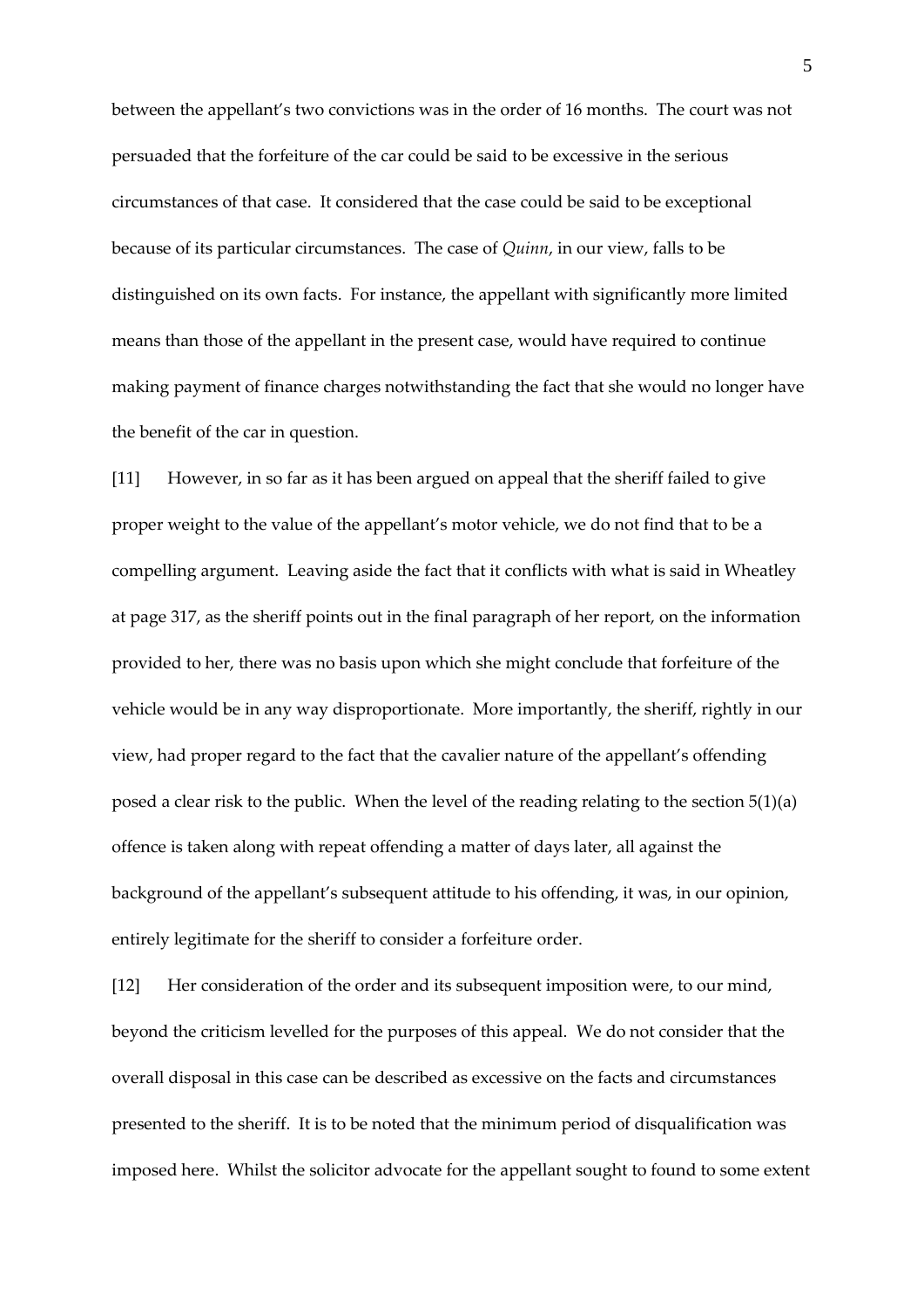upon the observation that the sheriff had proceeded to sentence the appellant without calling for reports that feature is, in our view, essentially neutral for the purposes of the appeal. The plea in mitigation had stressed the appellant's prosperous background with no limitation being suggested as far as his means were concerned. In our opinion, whilst a forfeiture order can never constitute an absolute safeguard when it comes to protection of the public, that observation does not serve to restrict its use where there are compelling circumstances suggesting that an offender's conduct was redolent of an exceptional disregard for the consequences of his behaviour. We have concluded that the conduct of the appellant in this case was sufficient to meet that test. Accordingly, the forfeiture order will stand. The appeal is refused.

[13] For completeness, and in more general terms, we find ourselves in agreement with the submissions presented on behalf of the Crown. In particular, each case requires to be considered on its own facts and circumstances with public protection, the overall penalty imposed on an offender and the financial means of the offender all being factors which *may* be relevant, either together or in isolation, when considering the making of a forfeiture order in relation to a motor vehicle.

[14] Finally, there was some discussion in regard to a sentence which appears within paragraph 8.11.5 in Wheatley's *Road Traffic Law in Scotland*, at page 317. That sentence reads:

"*It is inappropriate to consider the level of fine that might be imposed and the value of the car in deciding whether to order forfeiture."*

[15] In support of that proposition the case of *Wilson* v *Hamilton* 1996 SCCR 193 is cited in the footnote at page 317. Having perused the opinion of the court in *Wilson*, it is difficult to understand why it might support the aforementioned proposition. Indeed, where the court requires to consider whether the overall sentence imposed upon an offender might be said